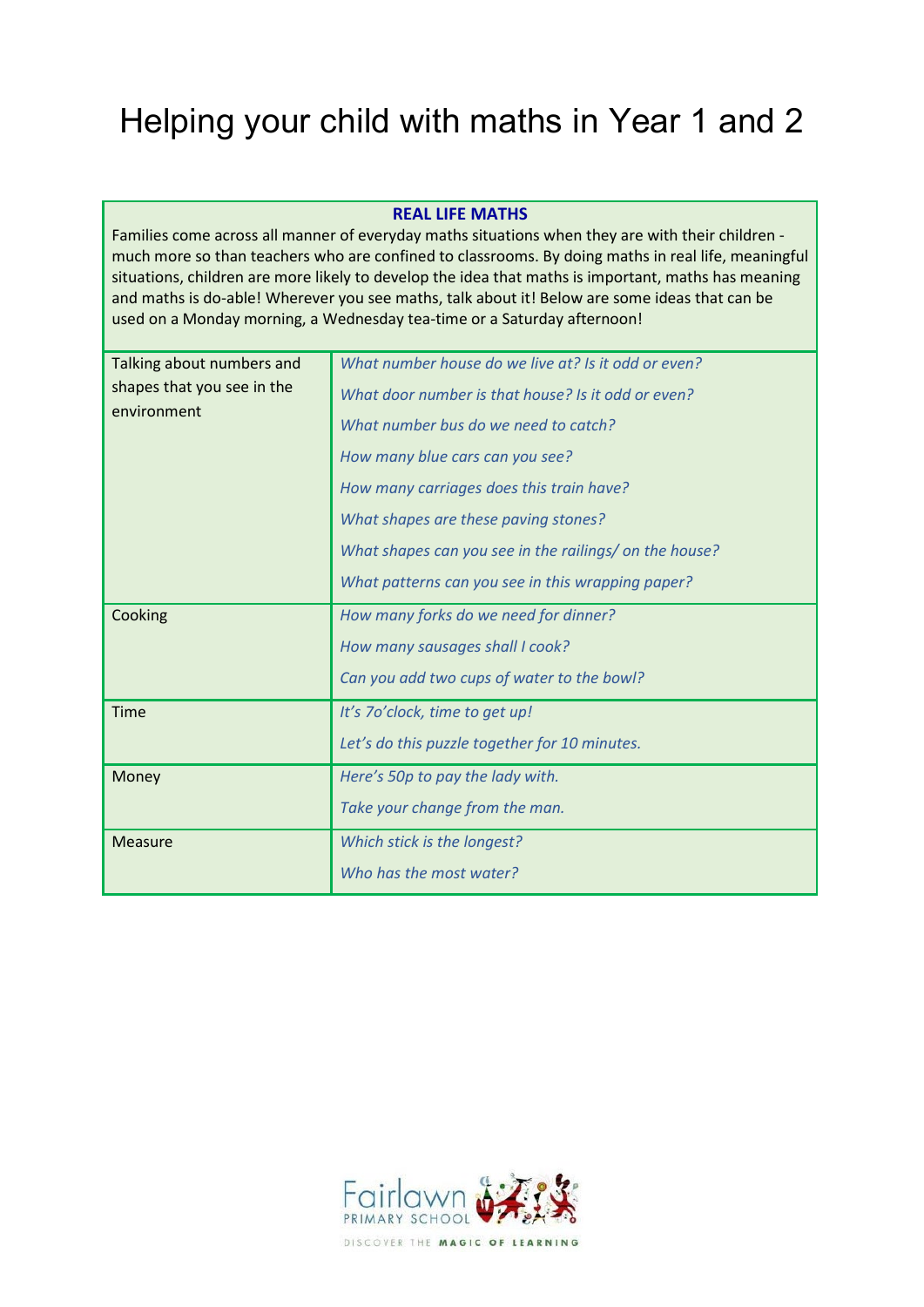## **Maths Games**

Playing maths games with children is also a great idea! It develops positive attitudes, mental maths strategies (which are very important), and is a good way of keeping them away from the TV!

The games below are designed to be adapted and varied. Learn the basic rules and then change them up as you want – let the children decide what to do!

#### **How many under the cup?**

Set out 6 pasta shapes on the table, and one paper cup. Ask your child to close their eyes and hide 4 pasta shapes under the cup. Ask them to open their eyes and tell you how many pasta shapes are hidden.

This can be played with lots of variations:

- Change the items
- Change the number of cups
- Change the number of items

#### **Collections**

Choose a number e.g. 5. Ask your child to make as many collections of 5 as they can from around the house in 10 minutes. They could collect 5 books, 5 forks, 5 socks, 5 toys, 5 pencils….

You can play this game in the park, and choose different numbers too.

#### **How many fingers?**

This is a quick game to play whilst waiting for the bus. Show your child 4 fingers.



Ask them to show you the same number of fingers,

but in a different way. How many different ways

can they think of?



Change the number of fingers you show them and play again.

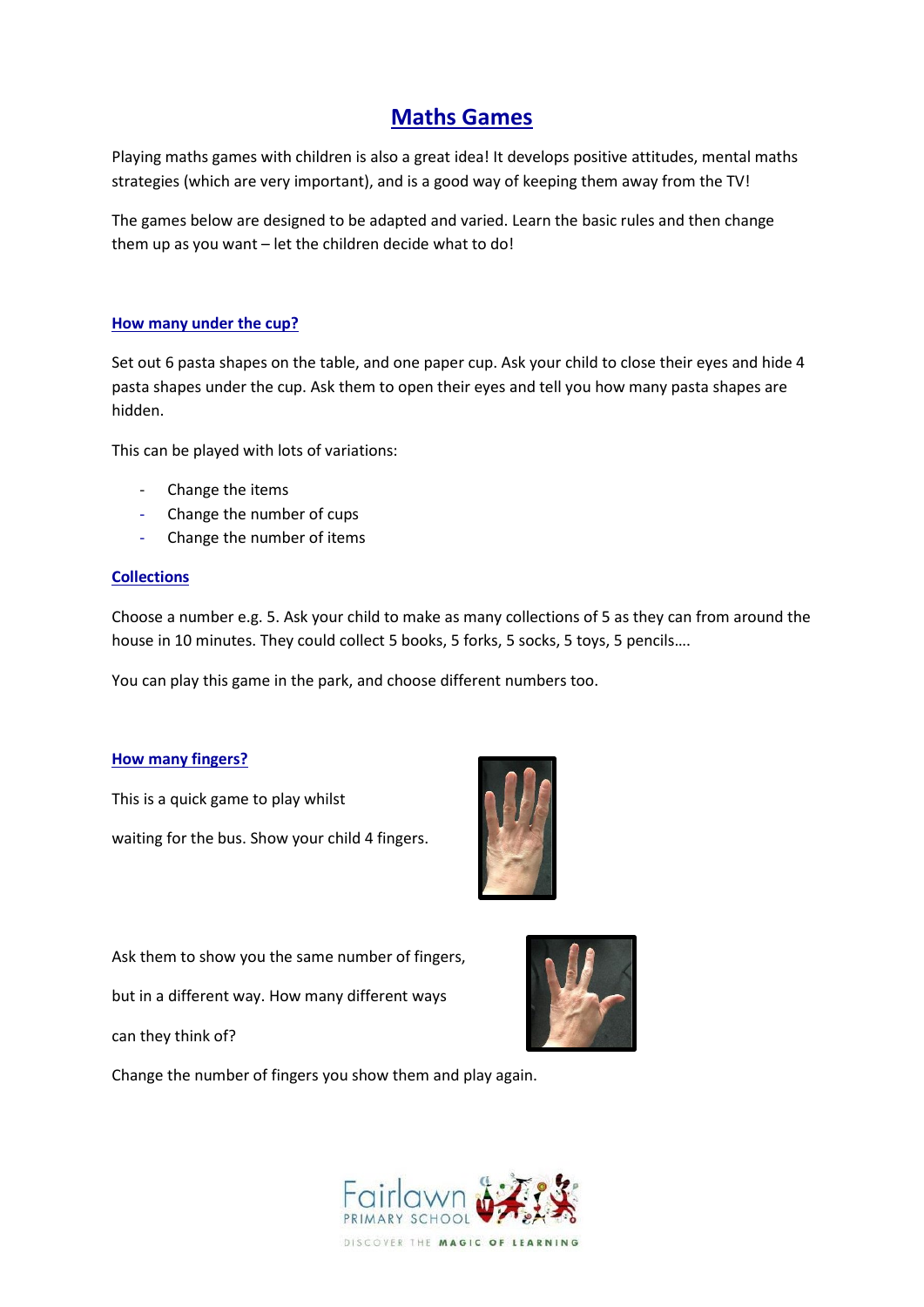#### **Thinking of a number**

Draw a number line for your child.



Choose a number on the line but don't tell them it. Give them 2 clues and see if they can guess the number:

"*It's bigger than 2"*

*"It's less than 4"*

You could change the size of the number line, and add pictures too if it helps.

|  | $\bullet$ | 88 88 | 686 | $80^{\circ}$<br>$\circ$ | $\bullet\bullet$ |
|--|-----------|-------|-----|-------------------------|------------------|

#### **Bingo**

Draw one 3x3 grid for each player which they fill with numbers up to 20, for example:

| 11 | 5 | 16 |
|----|---|----|
| 9  | 3 | 4  |
|    | 8 | 20 |

The caller calls out any number between 1 and 20. If the player has the 'number bond' to 20, they cross it off their grid.

i.e. If the caller says 14, any player can cross off 6 as 14+6=20

The first player with 3 in a line calls BINGO!

Playing against brothers, sisters, cousins, aunties, grandmas can be competitive and fun.

This can be played with lots of variations:

- Doubling numbers
- Halving numbers

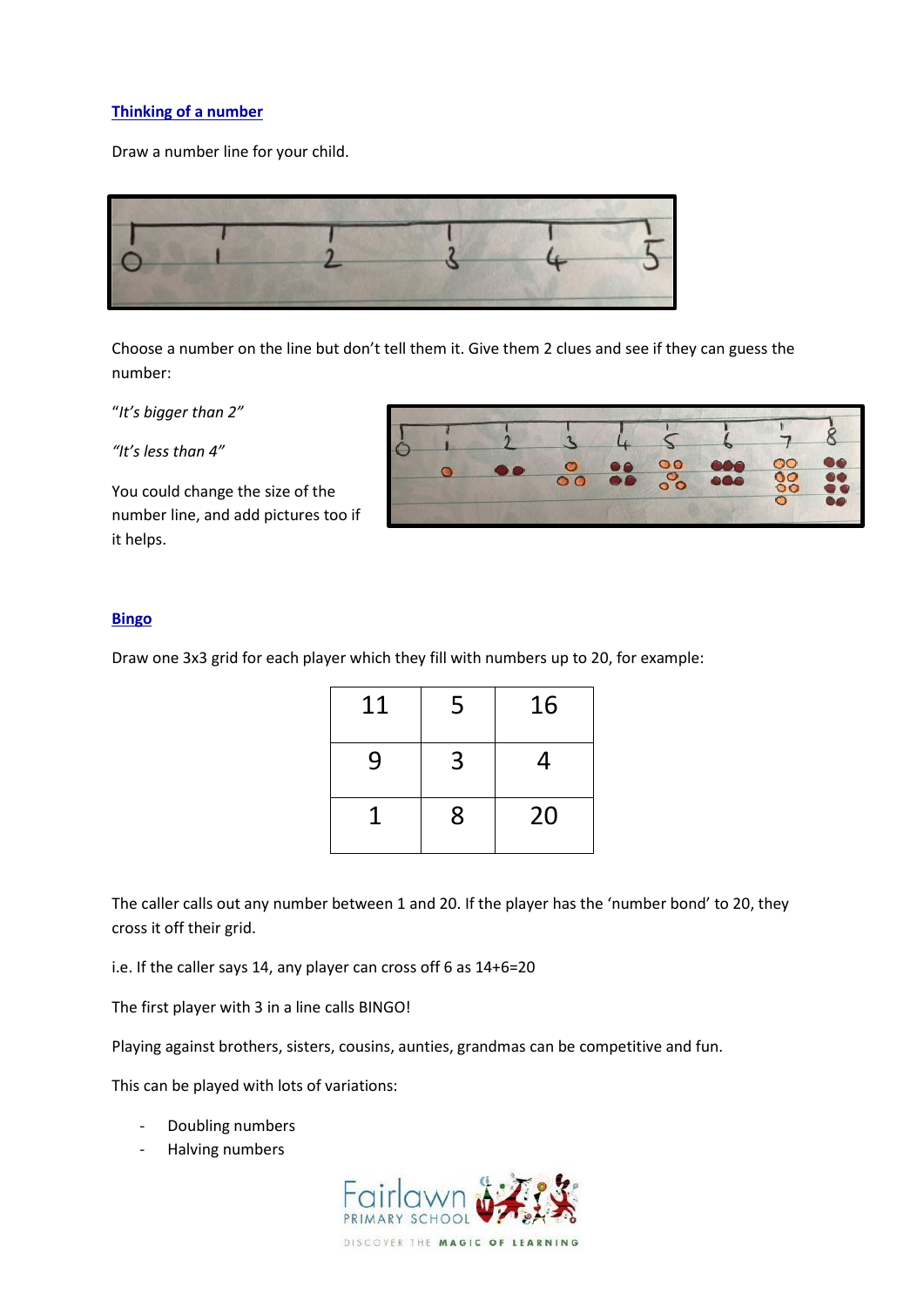- Number bonds to 10, 100 etc.
- Throw two dice and add them
- Multiplying by 2, 5, 10 etc.

#### **Pairs**

Gather a collection of items that come in pairs, for example, 10 socks. Count the number of socks. Now pair them up and count the number of pairs.

"*We have 10 socks. We have 5 pairs of socks."*

How many different items can you do this for? What about knives and forks, shoes, gloves, pictures of: Batman and Robin, bucket and spade, Micky and Minnie Mouse….

#### **Ordering numbers**

Place post it notes with a range of different numbers around the house. Children need to go and find all of the post it notes and then put them in order.

#### **Bowling at home**

You can make your own skittles using old plastic bottles and filling them with water. You can write different numbers on the front of them. Children could roll/ kick a soft ball to knock them over. They can mentally add the numbers up to see how many points they scored. You could ask questions like, 'how many more points do you need to get until you have 30 points?'

#### **Other games**

These fun maths games help to develop number fluency.

- Snakes and Ladders
- Bus Stop (Orchards toys)
- Darts
- Dominoes
- Pick up sticks

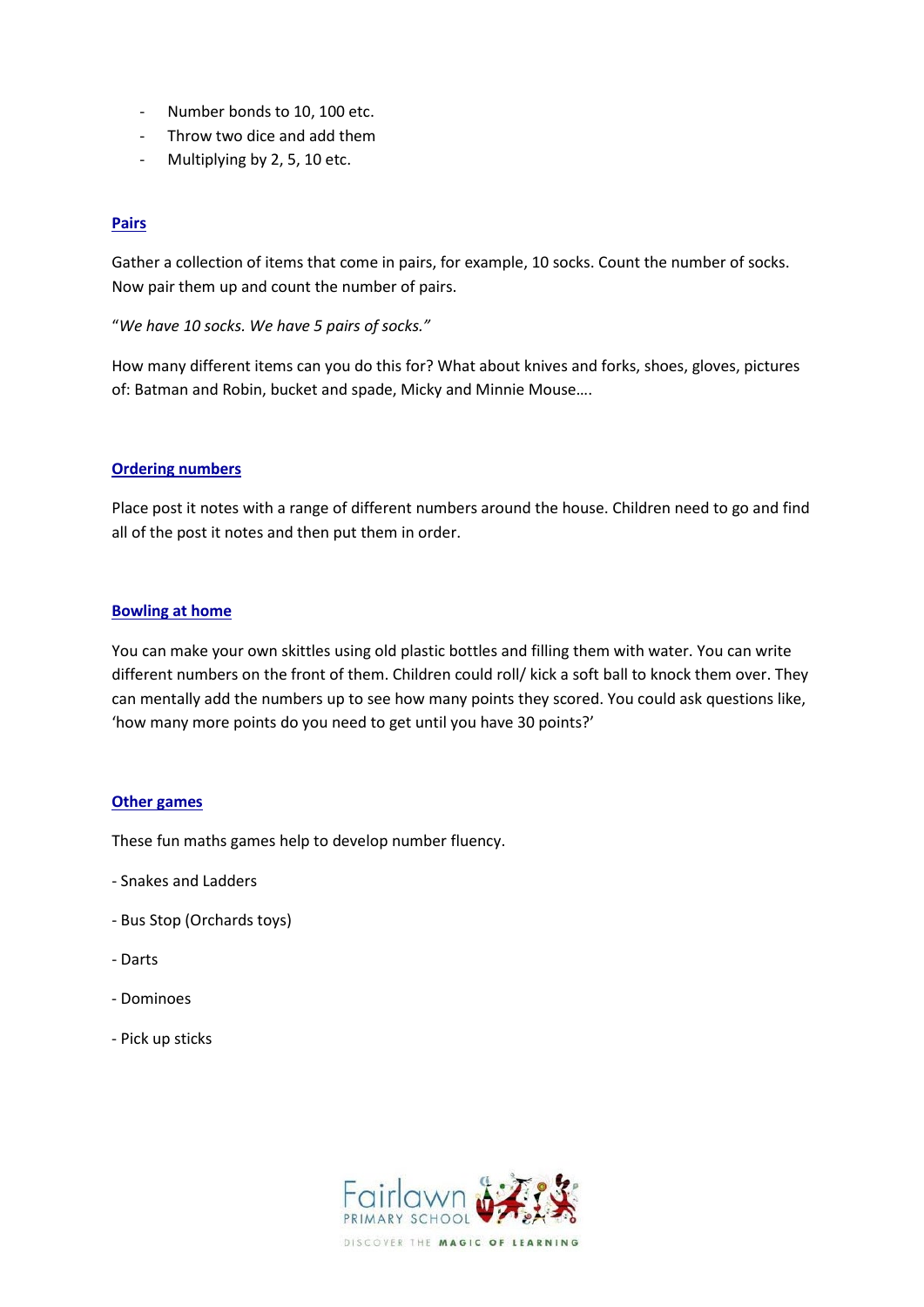#### **Playing cards**

[Click here](https://www.weareteachers.com/math-card-games/) to find a range of cards games to play with your child.

#### **Guess my number**

Provide children with a range of different clues. Can they guess your number?

e.g. It has 2 tens, and the ones are even, what could my number be?

It is more than 7 but less than 10, what could my number be?

## **Times Tables**

By the end of KS1, children are expected to recall and use multiplication and division facts for the 2, 5 and 10 multiplication tables, including recognising odd and even numbers.

It is very useful for children to know times tables fluently. Chanting and singing the tables when you're in the car, bath or park all help! Have a look for times table songs on YouTube.

[Click here](https://www.youtube.com/playlist?list=PLvMC7Wzm1mIF8CDTl1-QPgQGXVPAK-7lL) for a range of times table cover songs to support your child to learn the times tables.

[Click here](https://www.youtube.com/playlist?list=PLvMC7Wzm1mIFNODL7AW8WGHfTgJsKYZPv) for a range of times table dance videos.

It is also helpful to understand the times tables, and not just learn the parrot-fashion. Have you noticed these things?

| <b>Times table</b> | <b>Patterns and links</b>                                                                                                   |
|--------------------|-----------------------------------------------------------------------------------------------------------------------------|
| x0                 | Multiplying a number by 0 gives 0. Zero lots of 2 is zero. Zero lots of 7 is zero.                                          |
| x1                 | Multiplying a number by 1 gives the same answer. One lot of 2 is still 2. One lot<br>of 7 is still 7.                       |
| x2                 | The ones digits repeat in this pattern; 2,4,6,8,0<br>All the numbers are even.<br>Multiplying by 2 is the same as doubling. |
| x5                 | All the numbers end in a 5 or a 0.<br>The numbers alternate odd, even, odd, even.                                           |
| x10                | All the numbers end in zero.<br>The tens digit goes up by one each time.                                                    |